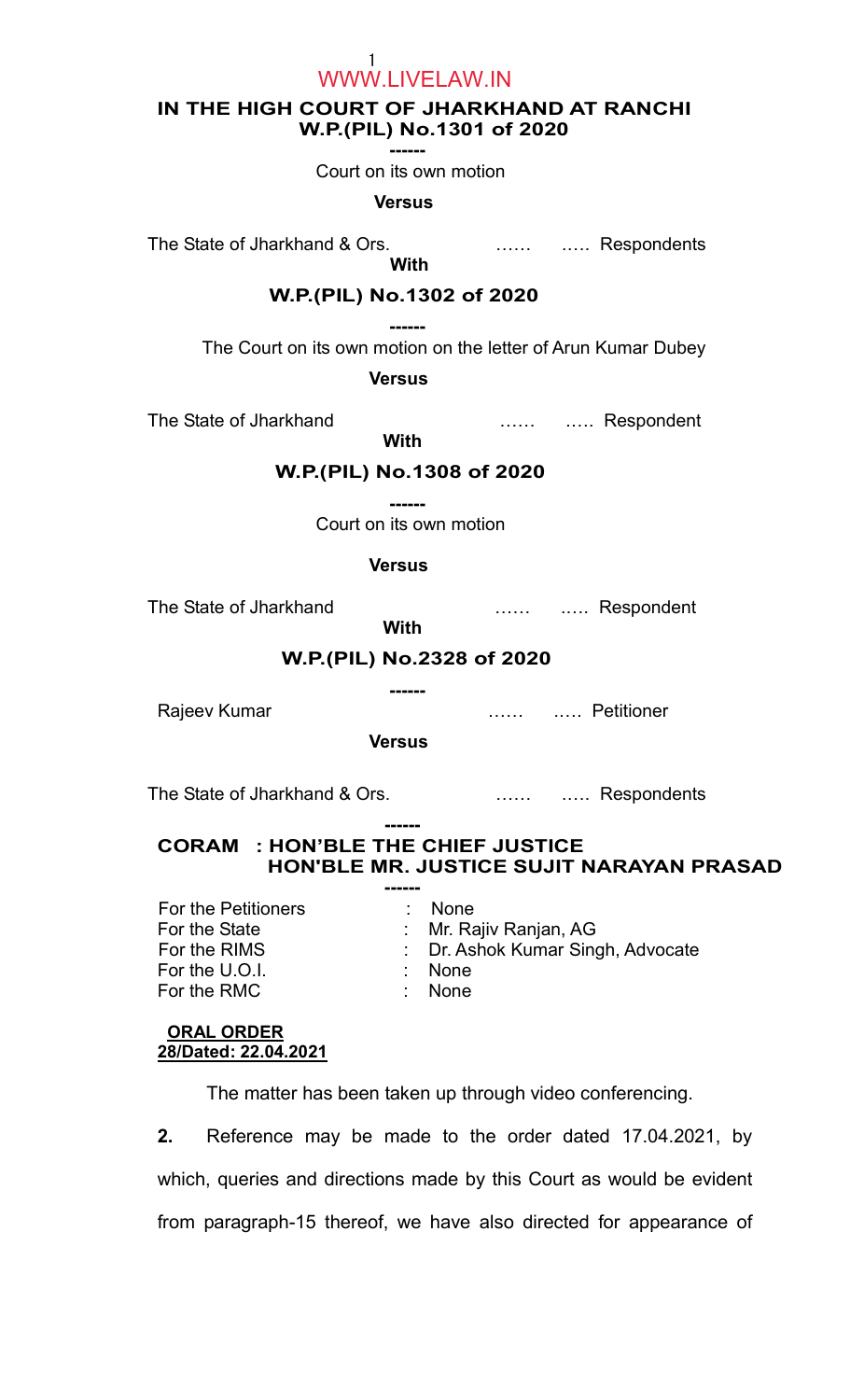2

#### WWW.LIVELAW.IN

Principal Secretary, Department of Health, Medical Education and Family Welfare, Govt. of Jharkhand, the Drug Controller of the State of Jharkhand and the Civil Surgeon through on-line mode.

3. Today, when the matter has been taken up, learned Advocate General, appearing for the State of Jharkhand, has sought for exemption from appearance through on-line mode of the Officers, namely, the Principal Secretary, Department of Health, Medical Education and Family Welfare, Govt. of Jharkhand, the Drug Controller of the State of Jharkhand and the Civil Surgeon, by filing memo.

4. We have perused the memo, though, no such application, for exemption of appearance through on-line mode, has been filed but we after taking into consideration the reason assigned in the memo for exemption of appearance through on-line mode, prayer for exemption of the Principal Secretary, Department of Health, Medical Education and Family Welfare, Govt. of Jharkhand is allowed on the ground that he is suffering from Covid-19.

 In course of such submission, it has been submitted by the learned Advocate General that Secretary of another department has been given additional charge to look after the affairs of the Department of Health, Medical Education and Family Welfare.

5. So far as the ground shown for non-appearance of the Civil Surgeon through on-line mode is concerned, since reason shown is that the Officer concerned is in hospital for getting treatment, therefore, this Court deems it fit and proper to exempt his appearance through online mode.

6. We have directed for appearance of the Drug Controller through on-line mode on the pretext that in spite of repeated queries made by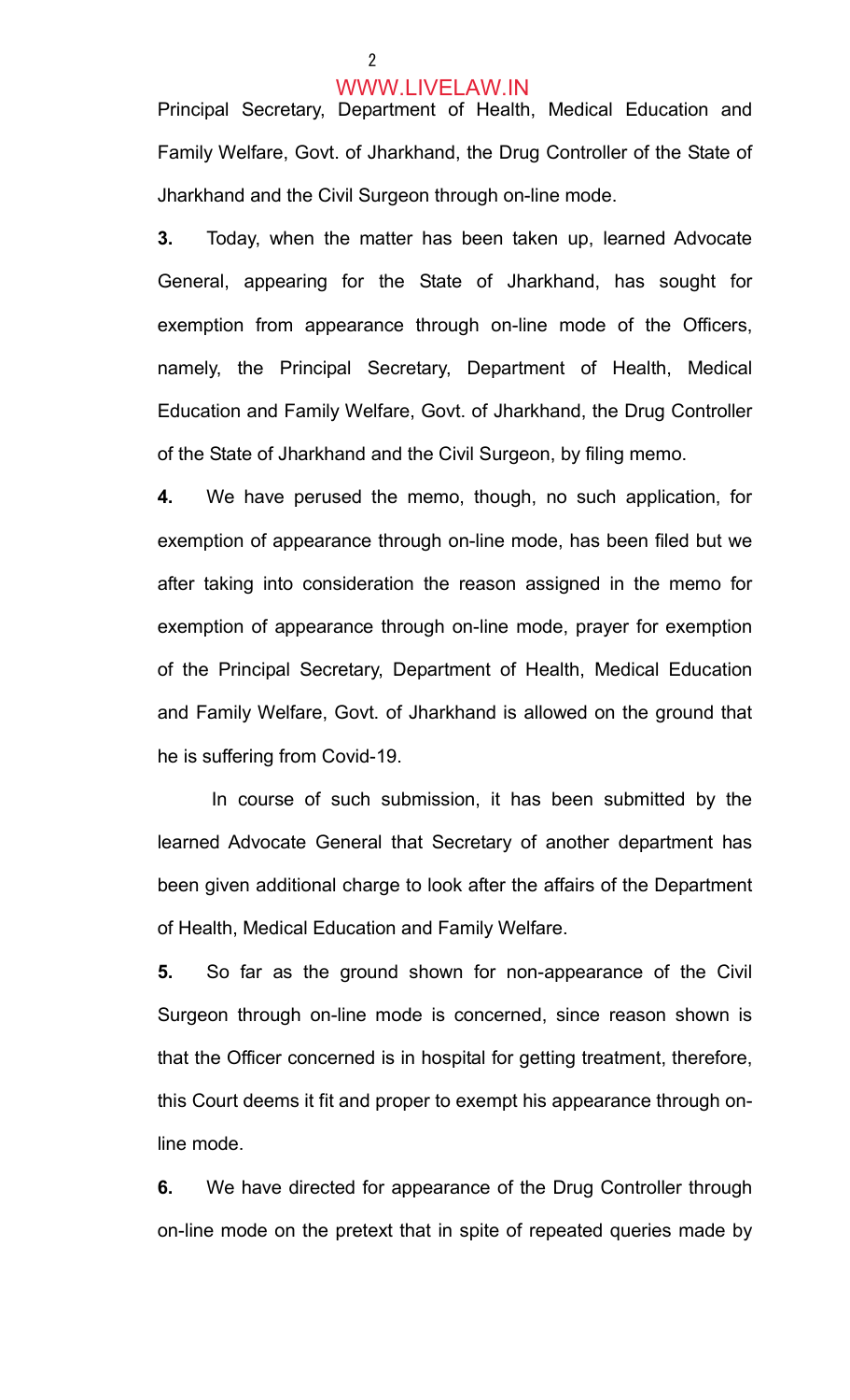### 3 WWW.LIVELAW.IN

us regarding the steps taken in putting control on black marketing of the medicines like Remdesivir and Favipiravir and other related medicines with the Covid-19 Pandemic but she kept mum.

Such queries have been made by us taking into consideration the complaint made by the learned counsel for the petitioner/intervenor and as such, in order to provide an opportunity to the Drug Controller, we have adjourned the matter by posting on 22.04.2021 to file an affidavit replying to our queries and to follow the directions as would appear from paragraph-15 of the order dated 17.04.2021 but she has neither filed affidavit nor appear today. However, one memo has been filed showing the reason of non-appearance i.e., her engagement in granting license to the suppliers for supply of oxygen.

7. It is unfortunate on the part of Drug Controller to seek exemption on such ground, while on the other hand, it has been informed to this Court that she is busy in giving interviews to the media people.

The question is that in a State, Drug Controller has been appointed mainly to make adequate supply of medicines and to put check on black marketing of such medicines, in a situation like Covid-19 where the majority of people are not getting the life saving drugs, like Remdesivir and Favipiravir and other related medicines while on the other hand, such medicines are being black marketed, as such, prima-facie, it appears that the Drug Controller has failed in discharging her duties, even though to put check on black marketing is one of the statutory duty of the Drug Controller.

8. We cannot appreciate the conduct of the Officers like Drug Controller to evade the order passed by this Court sitting under Article 226 of the Constitution of India, which according to us *prima-facie*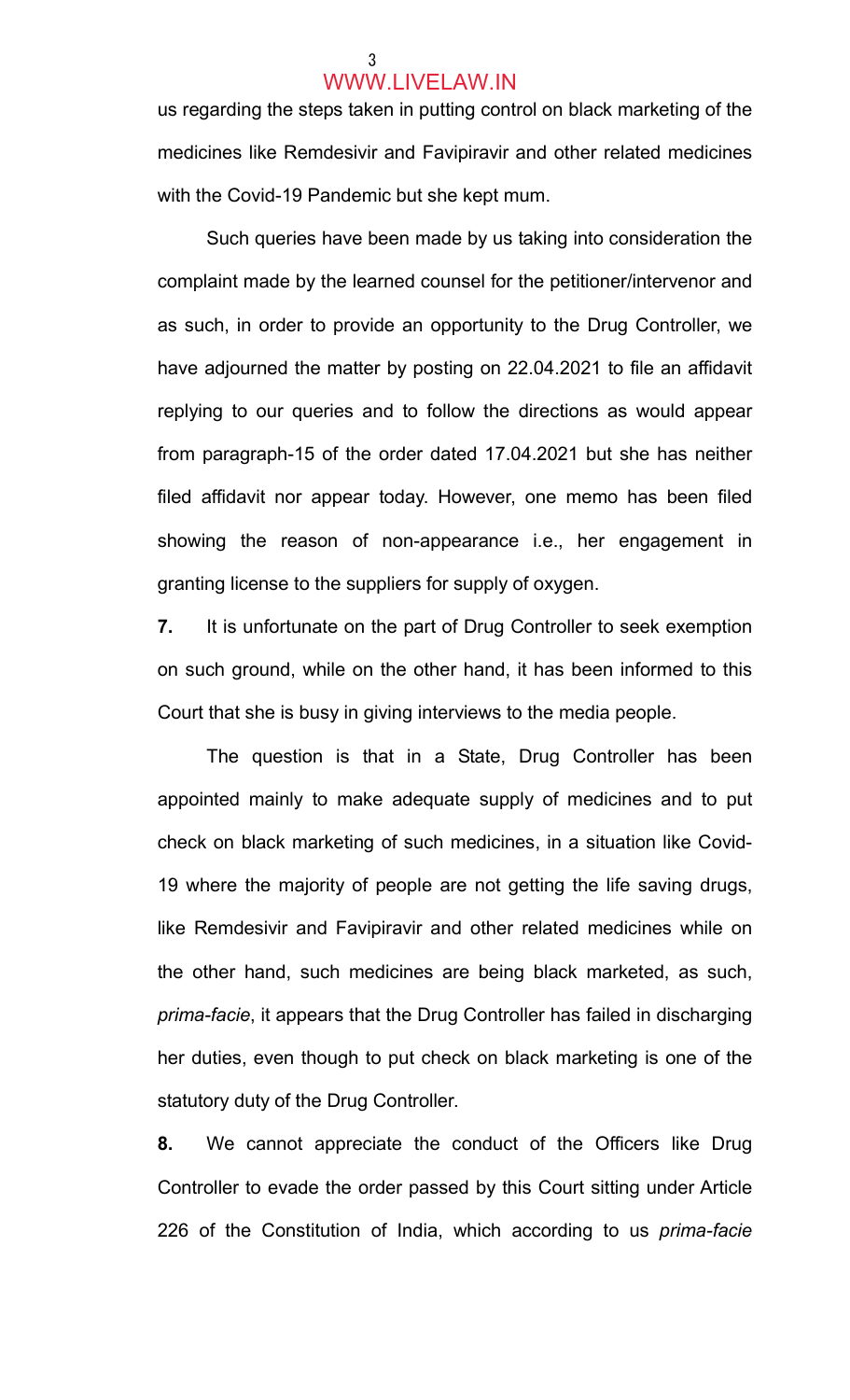appears to be disobedience as she neither filed affidavit as directed nor appeared. But we are refraining ourselves in passing adverse order today against the Drug Controller, rather exempting her for today from appearance through on-line mode considering the so-called reason of exemption as has been referred in memo filed on her behalf.

Accordingly, we hereby direct the Drug Controller of the State of Jharkhand to appear through on-line mode on 29.04.2021 and file affidavit in terms of the order dated 17.04.2021.

9. This Court, in course of hearing had made a query with respect to inadequate supply of oxygen and utilizing the unused ventilators lying in the Sadar Hospital due to lack of experts who operate such ventilators.

10. Learned Advocate General has informed to this Court that so far as maintaining the adequate supply of oxygen in different hospitals both private as well as Government across the State is concerned, sincere endeavour is being taken.

It has also been informed to this Court that in Sadar Hospital at Ranchi, the oxygen supported beds have been made available but oxygen cylinders which are being used in the said hospital can be replaced to be utilized to treat the mild affected patients from Covid-19 virus but for that, the supply of oxygen in such beds in the Sadar Hospital is required to be made which is already at the verge of completion and if the State Government will take sincere endeavour, the same can be done within few days.

 Upon this, learned Advocate General, has submitted that he will instruct the Secretary, Department of Health, Medical Education and Family Welfare, to make an endeavour in this regard in order to

4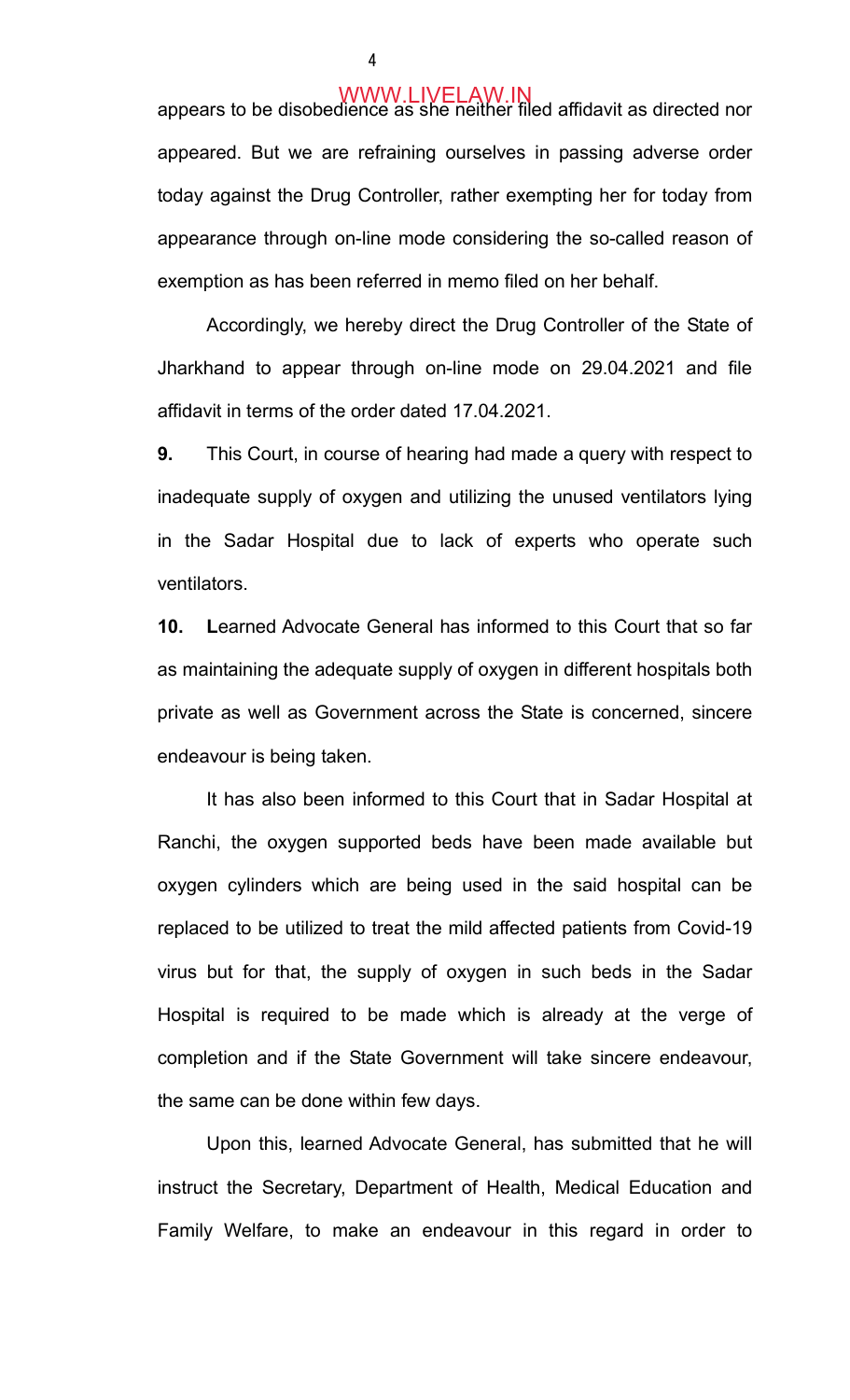#### WWW.LIVELAW.IN

maintain adequate supply of oxygen at least in the Sadar Hospital where the infrastructure is already there.

He, in addition to this, has submitted that the State Government is taking keen efforts to make oxygen available through installing plant for the said purpose in different Sadar Hospitals across the State.

 He further submits that he will also instruct the Secretary, Department of Health, Medical Education and Family Welfare, to shift unused ventilators lying in the Sadar Hospital to other private Covid Centers to treat the persons affected by the Covid-19 virus, so that, it may be used and scarcity of the ventilators be meted out.

 He has also apprised that the State Government has made requisition for supply of 1500 ventilators.

11. So far as the supply of Remdesivir and Favipiravir medicines are concerned, it is submitted that sincere efforts would be made to put check on black marketing of these medicines and supply it to the medical shops/hospitals reflecting the names of such hospitals and medical shops for knowledge of the people at large by publishing it in the leading newspaper published from Ranchi and elsewhere.

 He further submits that the State Government will take sincere endeavours for supply of medicines like Remdesivir and Favipiravir.

12. He, in the backdrop of these submissions has submitted that all such statements which have been made today before this Court as referred above will be brought on record by way of an affidavit as also on the next date of hearing, the Drug Controller will answer the queries and update with respect to the directions as has been directed in the order dated 17.04.2021 as under paragraph-15 thereof.

13. We, after taking into consideration such submission made by the